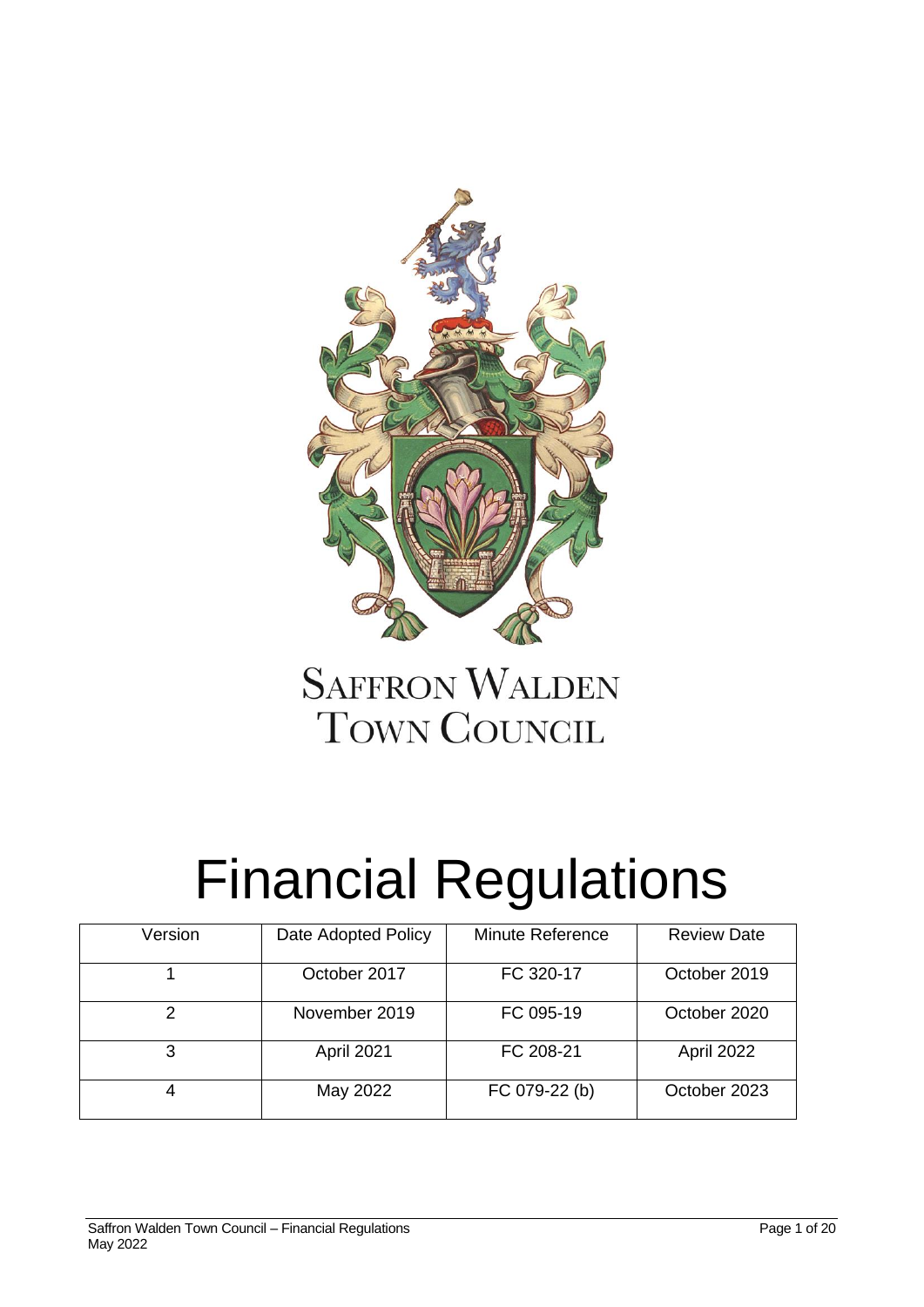# **FINANCIAL REGULATIONS**

# **INDEX**

| 1 <sub>1</sub> |                                                                                     |
|----------------|-------------------------------------------------------------------------------------|
| 2.             |                                                                                     |
| 3.             | ANNUAL ESTIMATES (BUDGET) AND FORWARD PLANNING 7                                    |
| 4.             |                                                                                     |
| 5.             | BANKING ARRANGEMENTS AND AUTHORISATION OF PAYMENTS 9                                |
| 6.             |                                                                                     |
| 7.             |                                                                                     |
| 8.             |                                                                                     |
| 9.             |                                                                                     |
| 10.            |                                                                                     |
| 11.            |                                                                                     |
| 12.            | PAYMENTS UNDER CONTRACTS FOR BUILDING OR OTHER CONSTRUCTION                         |
| 13.            |                                                                                     |
| 14.            |                                                                                     |
| 15.            |                                                                                     |
| 16.            |                                                                                     |
| 17.            |                                                                                     |
| 18.            | SUSPENSION AND REVISION OF FINANCIAL REGULATIONS                                    |
| 19.            |                                                                                     |
|                | The Council undertakes an annual review of all reserves held to comply with current |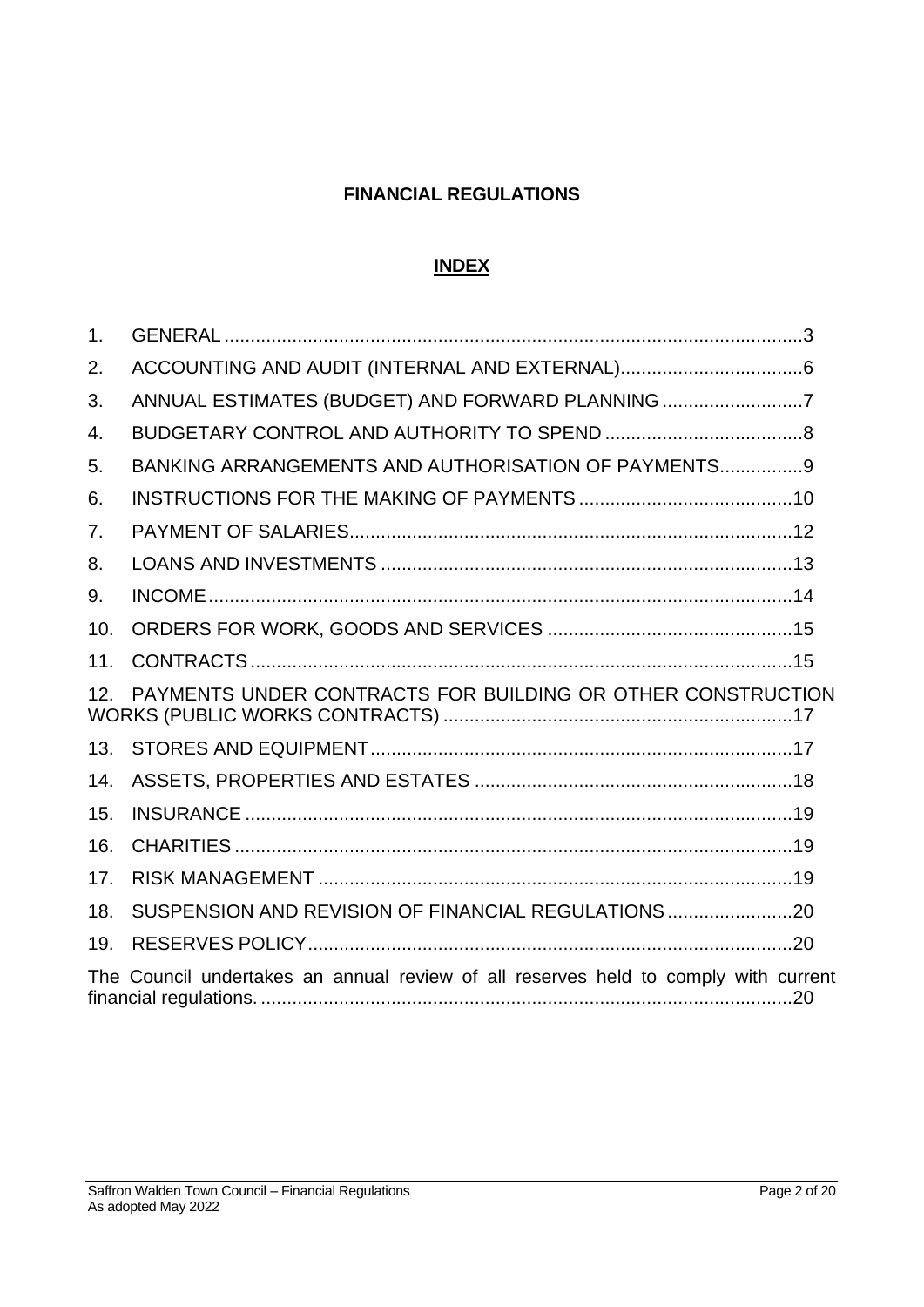#### <span id="page-2-0"></span>**1. GENERAL**

- 1.1. These financial regulations govern the conduct of financial management by the council and may only be amended or varied by resolution of the council. Financial regulations are one of the council's three governing policy documents providing procedural guidance for members and officers. Financial regulations must be observed in conjunction with the council's standing orders and any individual financial regulations relating to contracts.
- 1.2. The council is responsible in law for ensuring that its financial management is adequate and effective and that the council has a sound system of internal control which facilitates the effective exercise of the council's functions, including arrangements for the management of risk.
- 1.3. The council's accounting control systems must include measures:
	- for the timely production of accounts;
	- that provide for the safe and efficient safeguarding of public money:
	- to prevent and detect inaccuracy and fraud; and
	- identifying the duties of officers.
- 1.4. These financial regulations demonstrate how the council meets these responsibilities and requirements.
- 1.5. At least once a year, prior to approving the Annual Governance Statement, the council must review the effectiveness of its system of internal control which shall be in accordance with proper practices.
- 1.6. Deliberate or wilful breach of these Regulations by an employee may give rise to disciplinary proceedings.
- 1.7. Members of the Council are expected to follow the instructions within these Regulations and not to entice employees to breach them. Failure to follow instructions within these Regulations brings the office of councillor into disrepute.
- 1.8. The Responsible Financial Officer (RFO) holds a statutory office to be appointed by the council.
- 1.9. The RFO:
	- acts under the policy direction of the council;
	- administers the council's financial affairs in accordance with all Acts, Regulations and proper practices;
	- determines on behalf of the council its accounting records and accounting control systems;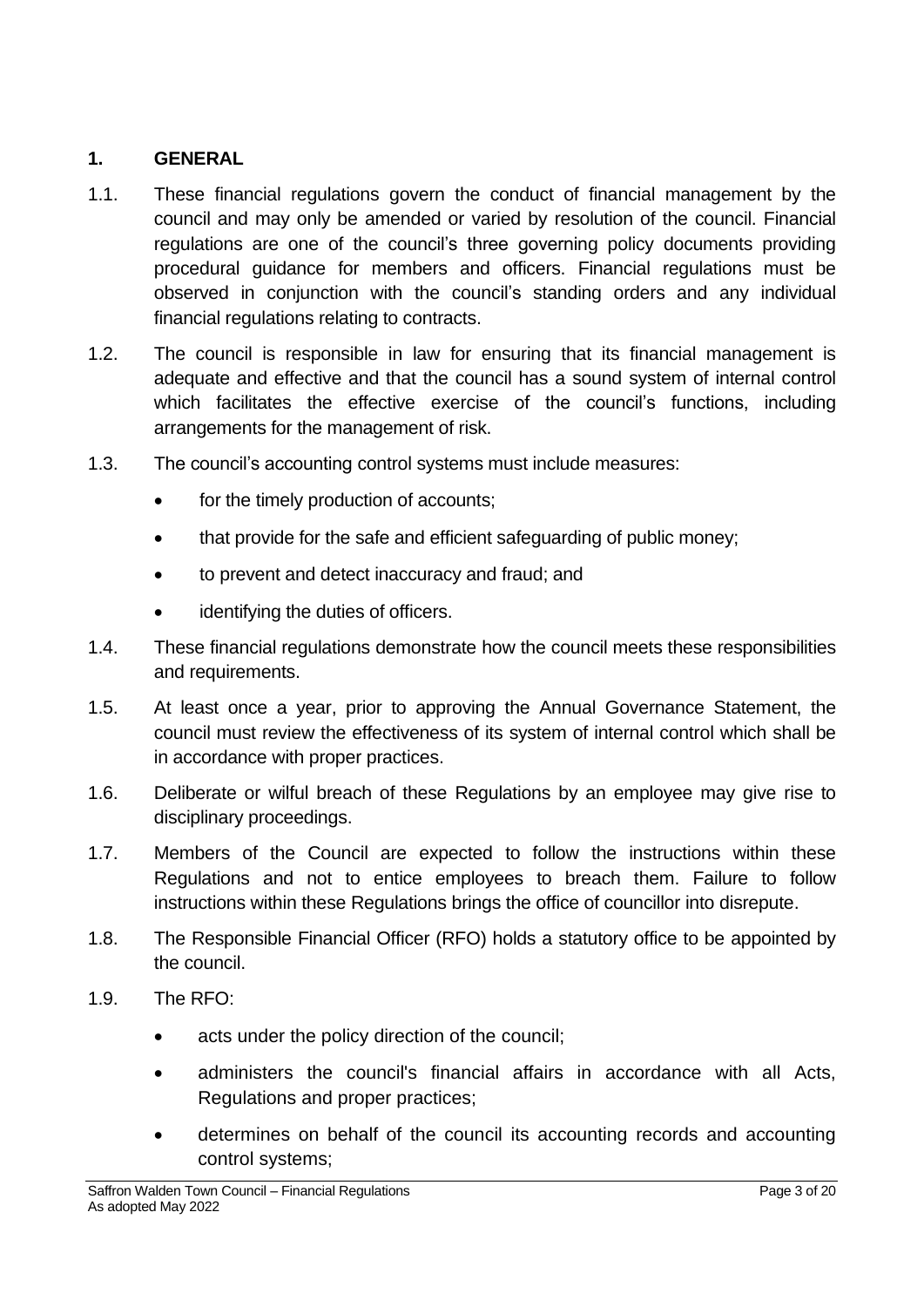- ensures the accounting control systems are observed;
- maintains the accounting records of the council up to date in accordance with proper practices;
- assists the council to secure economy, efficiency and effectiveness in the use of its resources; and
- produces financial management information as required by the council.
- 1.10. The accounting records determined by the RFO shall be sufficient to show and explain the council's transactions and to enable the RFO to ensure that any income and expenditure account and statement of balances, or record of receipts and payments and additional information, as the case may be, or management information prepared for the council from time to time comply with the Accounts and Audit Regulations.
- 1.11. The accounting records determined by the RFO shall in particular contain:
	- entries from day to day of all sums of money received and expended by the council and the matters to which the income and expenditure or receipts and payments account relate;
	- a record of the assets and liabilities of the council; and
	- wherever relevant, a record of the council's income and expenditure in relation to claims made, or to be made, for any contribution, grant or subsidy.
- 1.12. The accounting control systems determined by the RFO shall include:
	- procedures to ensure that the financial transactions of the council are recorded as soon as reasonably practicable and as accurately and reasonably as possible;
	- procedures to enable the prevention and detection of inaccuracies and fraud and the ability to reconstruct any lost records;
	- identification of the duties of officers dealing with financial transactions and division of responsibilities of those officers in relation to significant transactions;
	- procedures to ensure that uncollectable amounts, including any bad debts, are not submitted to the council for approval to be written off except with the approval of the RFO and that the approvals are shown in the accounting records; and
	- measures to ensure that risk is properly managed.
- 1.13. The council is not empowered by these Regulations or otherwise to delegate certain specified decisions. In particular any decision regarding: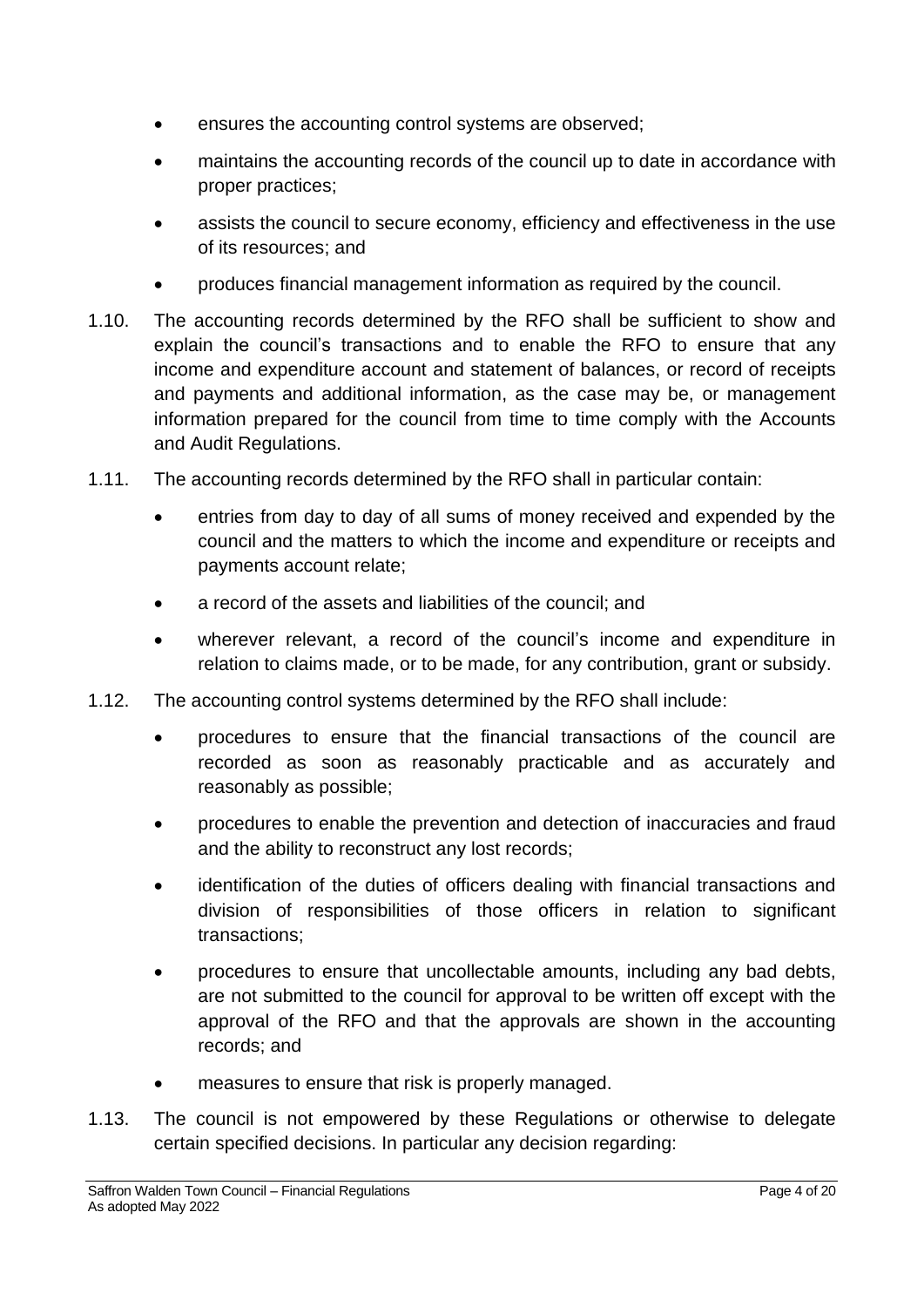- setting the final budget or the precept (council tax requirement);
- approving accounting statements;
- approving an annual governance statement;
- borrowing;
- writing off bad debts;
- declaring eligibility for the General Power of Competence; and
- addressing recommendations in any report from the internal or external auditors,

shall be a matter for the full council only.

- 1.14. In addition, the council must:
	- determine and keep under regular review the bank mandate for all council bank accounts;
	- approve any grant or a single commitment in excess of the approved budget; and
	- in respect of the annual salary for any employee have regard to recommendations about annual salaries of employees made by the relevant committee in accordance with its terms of reference. This matter may be delegated to the appropriate Committee for staffing responsibility.
- 1.15. In these financial regulations, references to the Accounts and Audit Regulations or 'the regulations' shall mean the regulations issued under the provisions of section 27 of the Audit Commission Act 1998, or any superseding legislation, as then in force unless otherwise specified.

In these financial regulations the term 'proper practice' or 'proper practices' shall refer to guidance issued in *Governance and Accountability for Local Councils - a Practitioners' Guide (England)* issued by the Joint Practitioners Advisory Group (JPAG), available from the websites of NALC and the Society for Local Council Clerks (SLCC), as the same may be replaced or amended from time to time.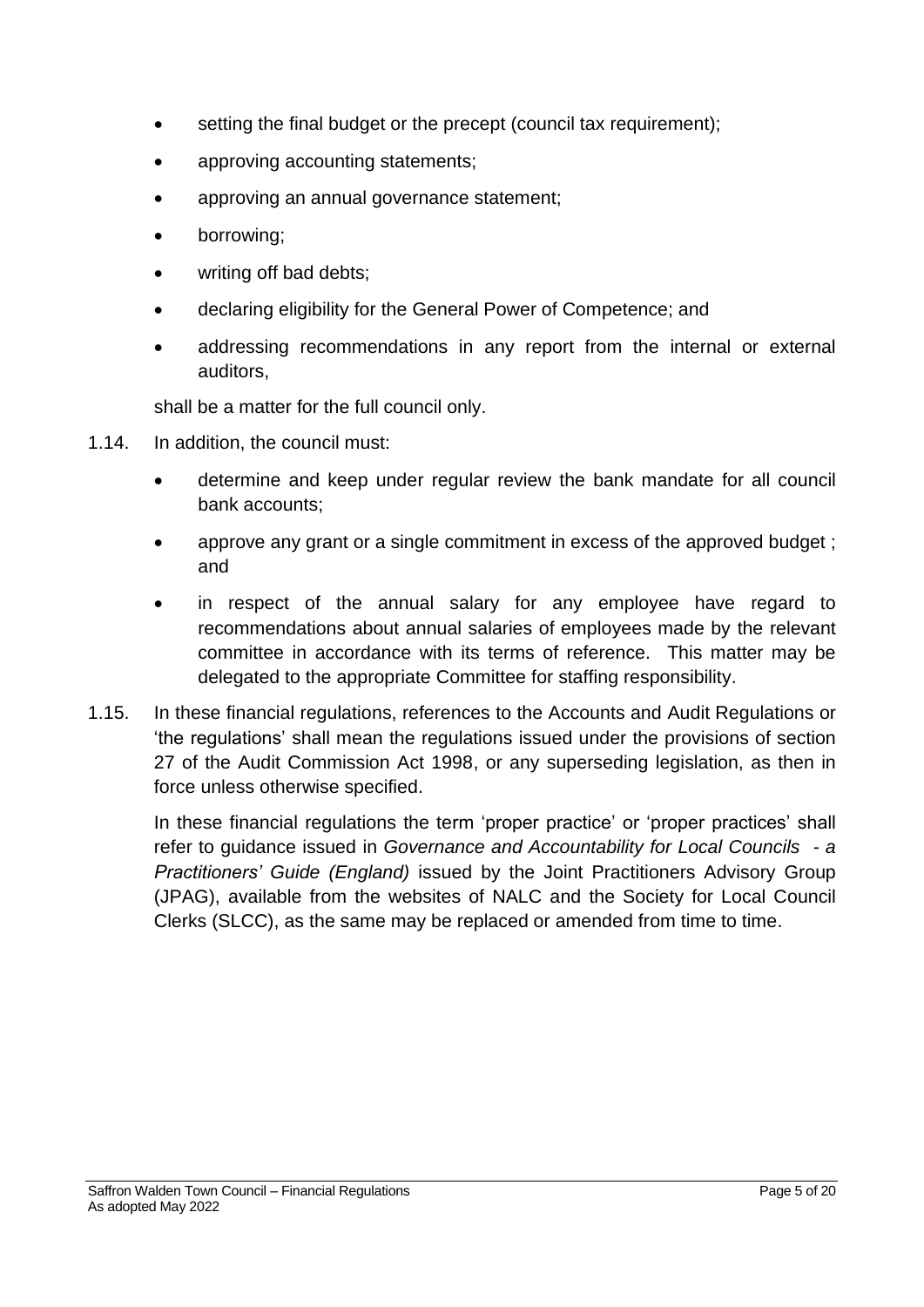# <span id="page-5-0"></span>**2. ACCOUNTING AND AUDIT (INTERNAL AND EXTERNAL)**

- 2.1. All accounting procedures and financial records of the council shall be determined by the RFO in accordance with the Accounts and Audit Regulations, appropriate guidance and proper practices.
- 2.2. Bank reconciliations and original bank statements (or similar documents) shall be presented to the Committee with delegated responsibility for the management of the Town Council's finances at each regularly time-tabled meeting of that Committee. In addition, details shall also be presented to Full Council on a quarterly basis and these statements, reconciliations and documents will be signed by a member of the Council (other than the Chair of the Council) as evidence of verification.
- 2.3. The RFO shall complete the annual statement of accounts, annual report, and any related documents of the council contained in the Annual Return (as specified in proper practices) as soon as practicable after the end of the financial year and having certified the accounts shall submit them and report thereon to the council within, and so that the council can comply with, the timescales set by the Accounts and Audit Regulations.
- 2.4. The council shall ensure that there is an adequate and effective system of internal audit of its accounting records, and of its system of internal control in accordance with proper practices. Any officer or member of the council shall make available such documents and records as appear to the council to be necessary for the purpose of the audit and shall, as directed by the council, supply the RFO, internal auditor, or external auditor with such information and explanation as the council considers necessary for that purpose.
- 2.5. The internal auditor shall be appointed by and shall carry out the work in relation to internal controls required by the council in accordance with proper practices.
- 2.6. The internal auditor shall:
	- be competent and independent of the financial operations of the council;
	- report to council in writing, or in person, on a regular basis with a minimum of one annual written report during each financial year;
	- to demonstrate competence, objectivity and independence, be free from any actual or perceived conflicts of interest, including those arising from family relationships; and
	- have no involvement in the financial decision making, management or control of the council.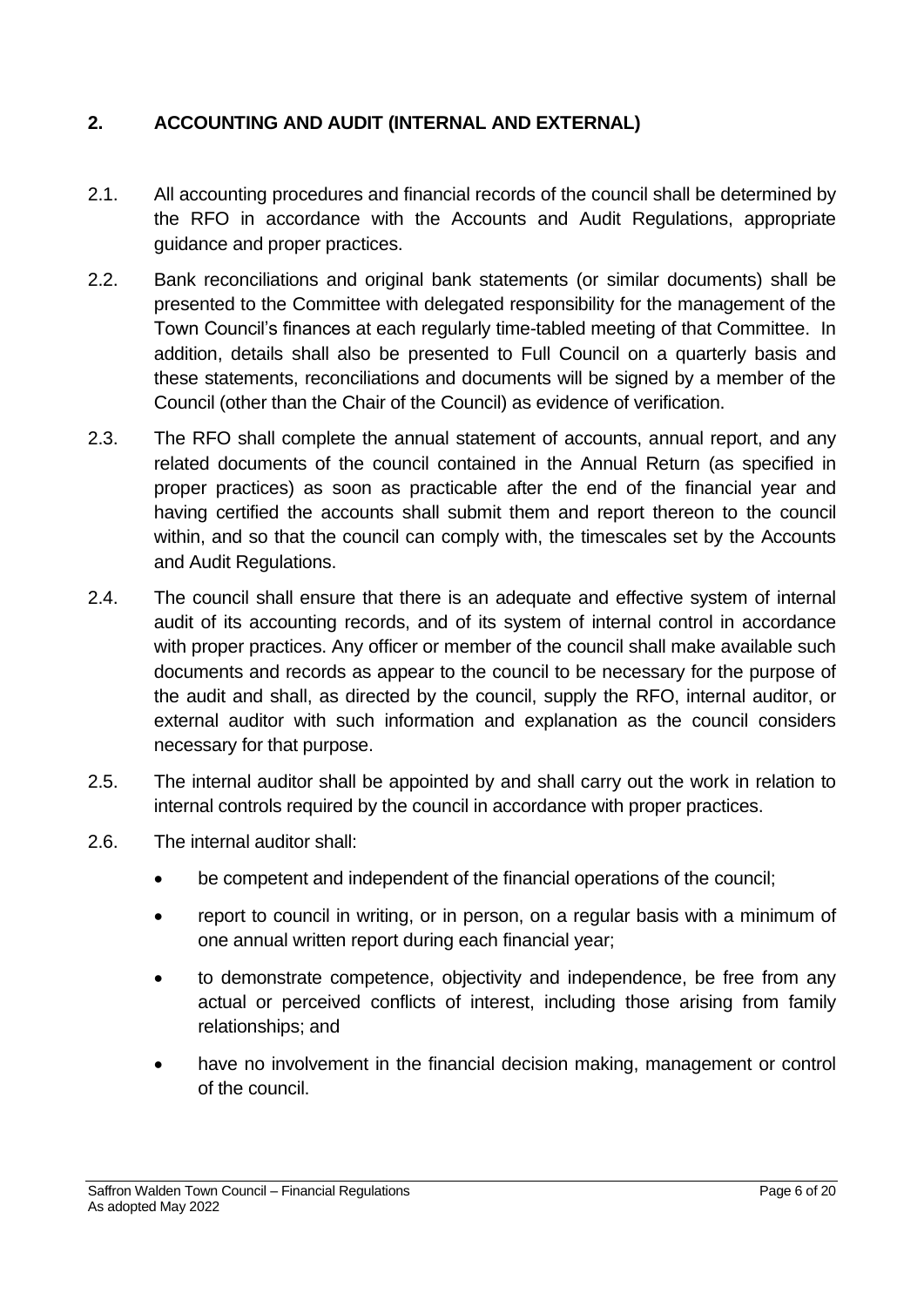- 2.7. Internal or external auditors may not under any circumstances:
	- perform any operational duties for the council;
	- initiate or approve accounting transactions; or
	- direct the activities of any council employee, except to the extent that such employees have been appropriately assigned to assist the internal auditor.
- 2.8. For the avoidance of doubt, in relation to internal audit the terms 'independent' and 'independence' shall have the same meaning as is described in proper practices.
- 2.9. The RFO shall make arrangements for the exercise of electors' rights in relation to the accounts including the opportunity to inspect the accounts, books, and vouchers and display or publish any notices and statements of account required by the Audit Commission Act 1998, or any superseding legislation, and the Accounts and Audit Regulations.
- 2.10. The RFO shall, without undue delay, bring to the attention of all councillors any correspondence or report from internal or external auditors, unless this correspondence related to an administrative matter (e.g. confirms receipt of information).

# <span id="page-6-0"></span>**3. ANNUAL ESTIMATES (BUDGET) AND FORWARD PLANNING**

- 3.1. The RFO must each year, by no later than December, prepare detailed estimates of all receipts and payments including the use of reserves and all sources of funding for the following financial year in the form of a budget to be considered by the council.
- 3.2. The council shall consider annual budget proposals in relation to the council's three year forecast of revenue and capital receipts and payments including recommendations for the use of reserves and sources of funding and update the forecast accordingly.
- 3.3. The council shall fix the precept (council tax requirement), and relevant basic amount of council tax to be levied for the ensuing financial year not later than by the end of January each year. The RFO shall issue the precept to the billing authority and shall supply each member with a copy of the approved annual budget.
- 3.4. The approved annual budget shall form the basis of financial control for the ensuing year.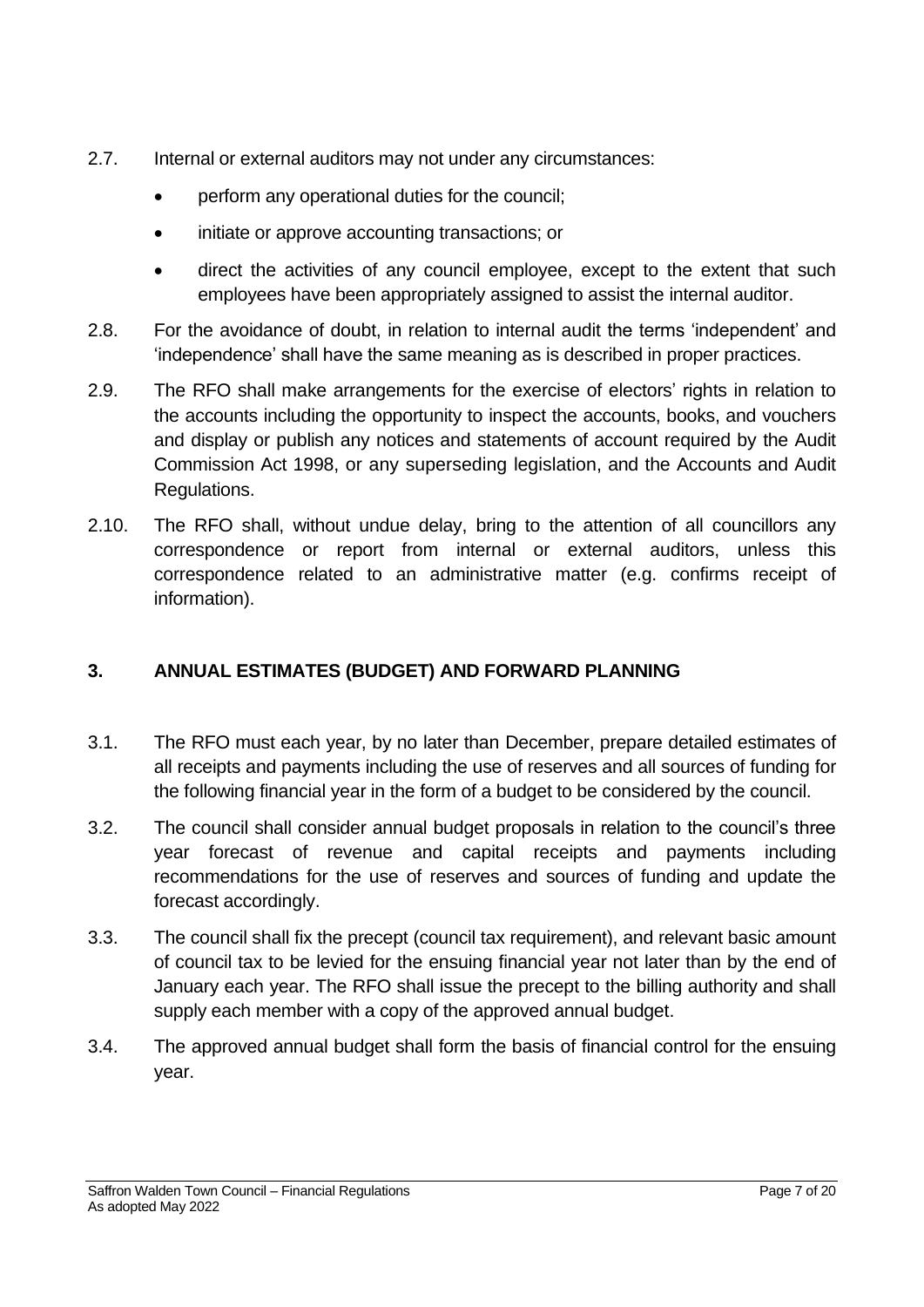# <span id="page-7-0"></span>**4. BUDGETARY CONTROL AND AUTHORITY TO SPEND**

4.1. Expenditure on revenue items may be authorised up to the amounts included for that class of expenditure in the approved budget.

Contracts may not be disaggregated to avoid controls imposed by these regulations.

- 4.2. No expenditure may be authorised that will exceed the amount provided in the revenue budget for that class of expenditure other than by resolution of the council, or duly delegated committee. During the budget year and with the approval of council having considered fully the implications for public services, unspent and available amounts may be moved to other budget headings or to an earmarked reserve as appropriate ('virement'). The Clerk and RFO are authorised to vire monies within budgets to a maximum of £4,000 per item.
- 4.3. Unspent provisions in the revenue or capital budgets for completed projects shall not be carried forward to a subsequent year, except as agreed by Council
- 4.4. The salary budgets are to be reviewed at least annually in December for the following financial year and such review shall be evidenced by a resolution of the Council. The RFO will inform committees of any changes impacting on their budget requirement for the coming year in good time.
- 4.5. In cases of extreme risk to the delivery of council services, the clerk may authorise revenue expenditure on behalf of the council which in the clerk's judgement it is necessary to carry out. Such expenditure includes repair, replacement or other work, whether or not there is any budgetary provision for the expenditure, subject to a limit of £50,000.00. The Clerk shall report such action to the chairman of the council as soon as possible and to the council as soon as practicable thereafter.
- 4.6. No expenditure shall be authorised in relation to any capital project and no contract entered into or tender accepted involving capital expenditure unless the council is satisfied that the necessary funds are available and the requisite borrowing approval has been obtained.
- 4.7. All capital works shall be administered in accordance with the council's standing orders and financial regulations relating to contracts.
- 4.8. In addition to that stated in clause 2.2, the RFO shall regularly provide the council with a statement of receipts and payments to date under each head of the budgets, comparing actual expenditure to the appropriate date against that planned as shown in the budget. These statements are to be prepared at least at the end of each financial quarter and shall show explanations of material variances.
- 4.9. Changes in earmarked reserves shall be approved by council as part of the budgetary control process.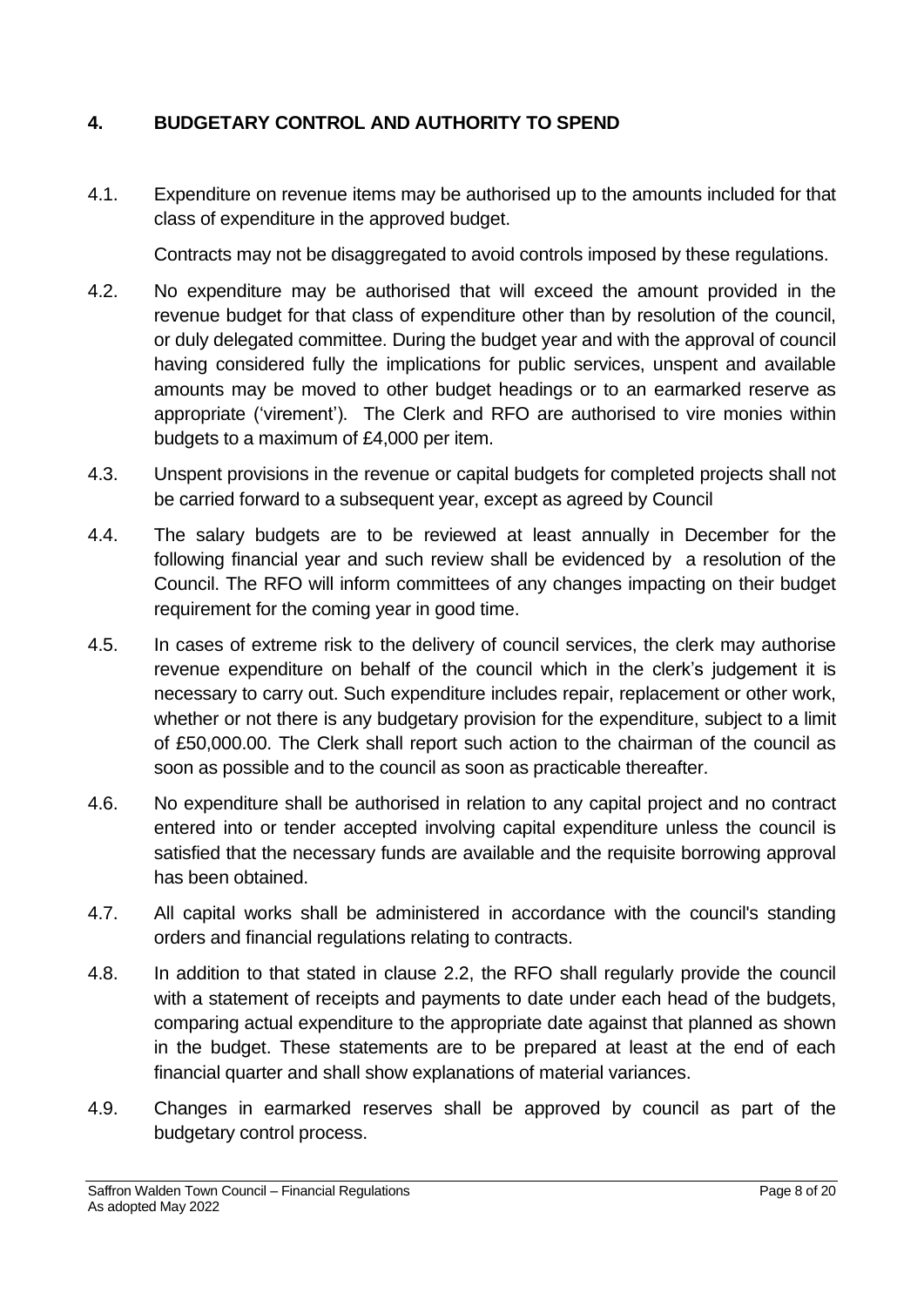# <span id="page-8-0"></span>**5. BANKING ARRANGEMENTS AND AUTHORISATION OF PAYMENTS**

- 5.1. The council's banking arrangements, including the bank mandate, shall be made by the RFO and approved by the council; banking arrangements may not be delegated to a committee. They shall be regularly reviewed for safety and efficiency.
- 5.2. The RFO shall prepare a schedule of payments requiring authorisation, forming part of the Agenda for the meeting, and present the schedule to council or finance committee. The council / committee shall review the schedule for compliance and, having satisfied itself shall authorise payment by a resolution of the council or finance committee. A detailed list of all payments shall be disclosed within or as an attachment to the agenda of the meeting at which payment is proposed for authorisation. Personal payments (including salaries, wages, expenses and any payment made in relation to the termination of a contract of employment) may be summarised to remove public access to any personal information.
- 5.3. All invoices for payment shall be examined, verified and certified by the RFO to confirm that the work, goods or services to which each invoice relates has been received, carried out, examined and represents expenditure previously approved by the council.
- 5.4. The RFO shall examine invoices for arithmetical accuracy and analyse them to the appropriate expenditure heading. The RFO shall take all steps to pay all invoices submitted, and which are in order, at the next available council or Finance Committee meeting.
- 5.5. The Clerk and RFO shall have delegated authority to authorise the payment of items only in the following circumstances:
	- a) If a payment is necessary to avoid a charge to interest under the Late Payment of Commercial Debts (Interest) Act 1998, and the due date for payment is before the next scheduled Meeting of the finance committee, where the Clerk and RFO certify that there is no dispute or other reason to delay payment, provided that a list of such payments shall be submitted to the next appropriate meeting of council or finance committee;
	- b) Should the Town Clerk and / or the RFO deem it appropriate for the smooth running and efficiency of the Council, cheque payments may be authorised and taken retrospectively to Committee for any items of expenditure authorised in accordance with Section 4 above;
	- c) An expenditure item authorised under 5.6 below (continuing contracts and obligations) provided that a list of such payments shall be submitted to the next appropriate meeting of council or finance committee; or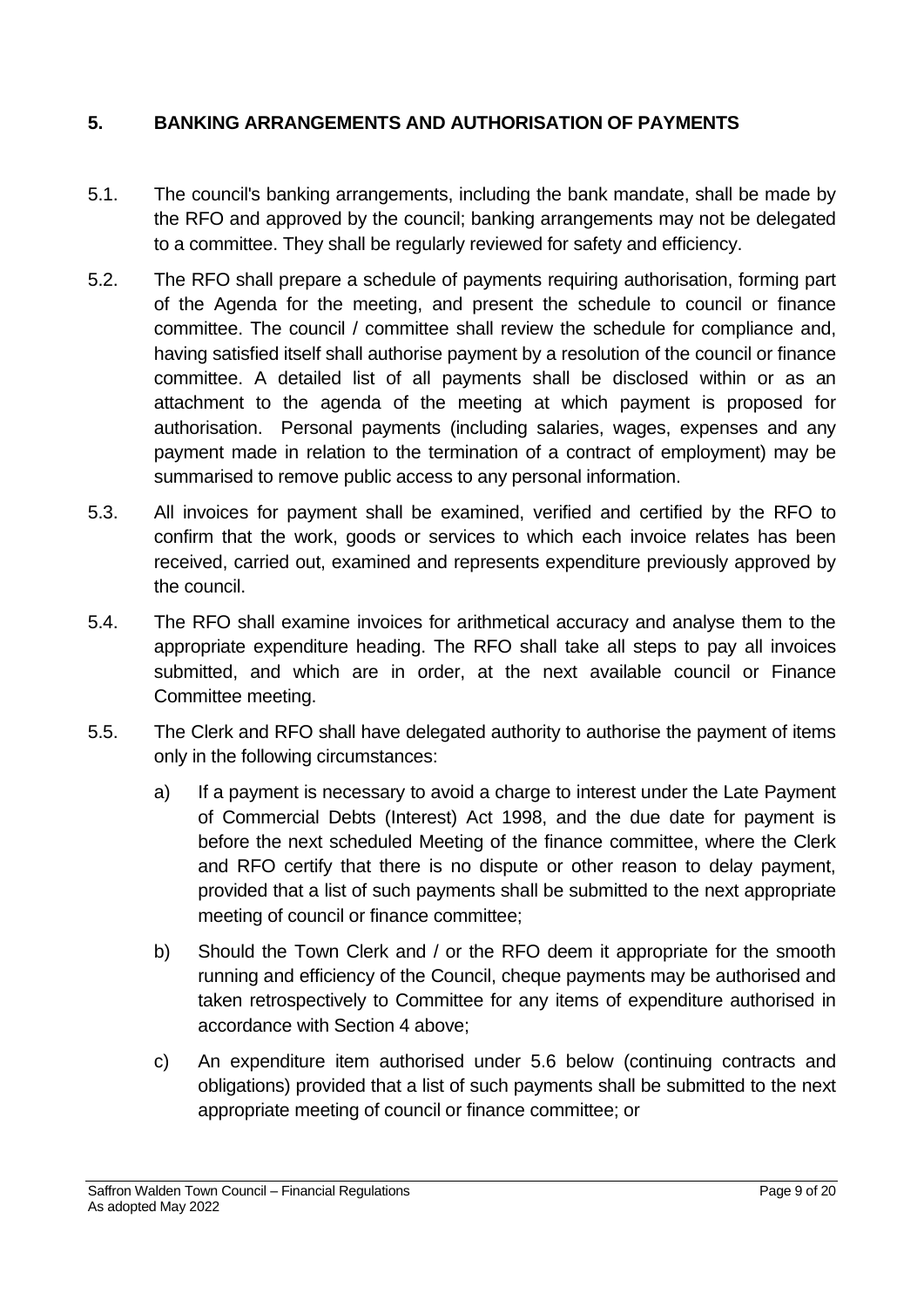- d) fund transfers within the councils banking arrangements up to the sum of £500,000, provided that a list of such payments shall be submitted to the next appropriate meeting of council or finance committee and any such payment is in accordance with the Town Council's investment policy
- 5.6. For each financial year the Clerk and RFO shall draw up a list of due payments which arise on a regular basis as the result of a continuing contract, statutory duty, or obligation (such as but not exclusively) Salaries, PAYE and NI, Superannuation Fund and regular maintenance contracts and the like for which council or a duly authorised committee, may authorise payment for the year provided that the requirements of regulation 4.1 (Budgetary Controls) are adhered to, provided also that a list of such payments shall be submitted to the next appropriate meeting of council or Finance Committee.
- 5.7. In respect of grants a duly authorised committee shall approve expenditure within any limits set by council and in accordance with any policy statement approved by council..
- 5.8. Members are subject to the Code of Conduct that has been adopted by the council and shall comply with the Code and Standing Orders when a decision to authorise or instruct payment is made in respect of a matter in which they have a disclosable pecuniary or other interest, unless a dispensation has been granted.
- 5.9. The council will aim to rotate the duties of members in these Regulations so that onerous duties are shared out as evenly as possible over time.
- 5.10. Any changes to supplier bank account details for BACS purposes shall be approved by any Councillor who is a recognised, authorised BACS signatory

# <span id="page-9-0"></span>**6. INSTRUCTIONS FOR THE MAKING OF PAYMENTS**

- 6.1. The council will make safe and efficient arrangements for the making of its payments.
- 6.2. Following authorisation under Financial Regulation 5 above, the council, a duly delegated committee or, if so delegated, the Clerk or RFO shall give instruction that a payment shall be made.
- 6.3. All payments shall be effected by cheque or other instructions to the council's bankers, or otherwise, in accordance with a resolution of council or duly delegated committee.
- 6.4. Cheques or orders for payment drawn on the bank account in accordance with the schedule as presented to council or committee shall be signed by two members of council, in accordance with a resolution instructing that payment. A member who is a bank signatory, having a connection by virtue of family or business relationships with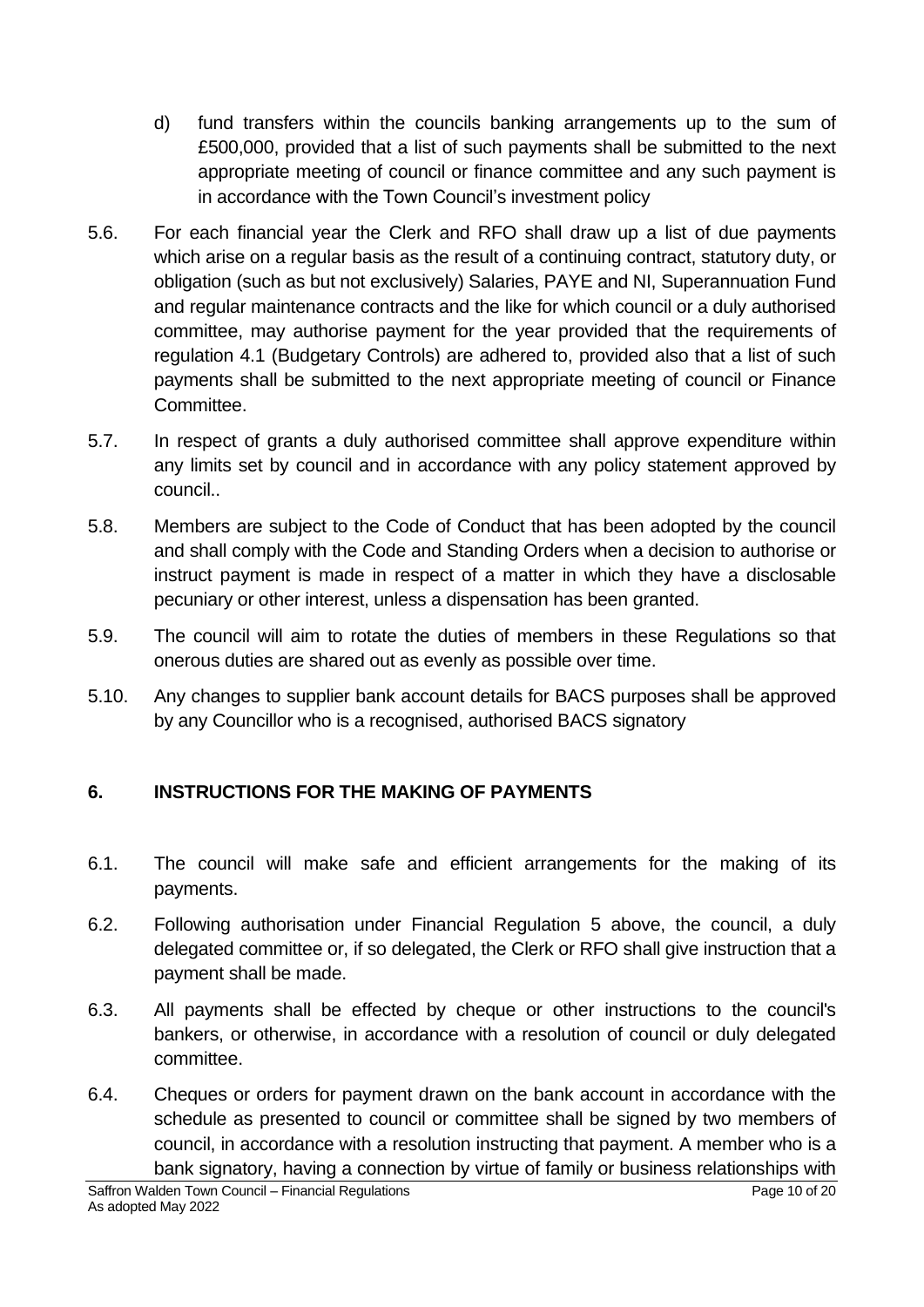the beneficiary of a payment, should not, under normal circumstances, be a signatory to the payment in question.

- 6.5. To indicate agreement of the details shown on the cheque or order for payment with the counterfoil and the invoice or similar documentation, the signatories shall each also initial the cheque counterfoil.
- 6.6. If thought appropriate by the council, payment for utility supplies (energy, telephone and water) and any National Non-Domestic Rates may be made by variable direct debit provided that the instructions are signed by two members and any payments are reported to council as made
- 6.7. If thought appropriate by the council, payment for certain items (principally salaries) may be made by banker's standing order provided that the instructions are signed, or otherwise evidenced by two members are retained and any payments are reported to council as made.
- 6.8. If thought appropriate by the council, payment for certain items may be made by BACS or CHAPS methods provided that the instructions for each payment are signed, or otherwise evidenced, by two authorised bank signatories, are retained and any payments are reported to council as made.
- 6.9. If thought appropriate by the council payment for certain items may be made by internet banking transfer and details of these will be provided to Council or Committee as part of the monthly financial reporting
- 6.10. No employee or councillor shall disclose any PIN or password, relevant to the working of the council or its bank accounts, to any person not authorised in writing by the council or a duly delegated committee.
- 6.11. Regular back-up copies of the records on any computer shall be made and shall be stored securely away from the computer in question, and preferably off site.
- 6.12. The council, and any members using computers for the council's financial business, shall ensure that anti-virus, anti-spyware and firewall software with automatic updates, together with a high level of security, is used.
- 6.13. Where internet banking arrangements are made with any bank, the RFO shall be appointed as the Service Administrator. The bank mandate approved by the council shall identify a number of councillors who will be authorised to approve transactions on those accounts. The bank mandate will state clearly the amounts of payments that can be instructed by the use of the Service Administrator alone, or by the Service Administrator with a stated number of approvals.
- 6.14. Access to any internet banking accounts will be directly to the access page (which may be saved under "favourites"), and not through a search engine or e-mail link. Remembered or saved passwords facilities must not be used on any computer used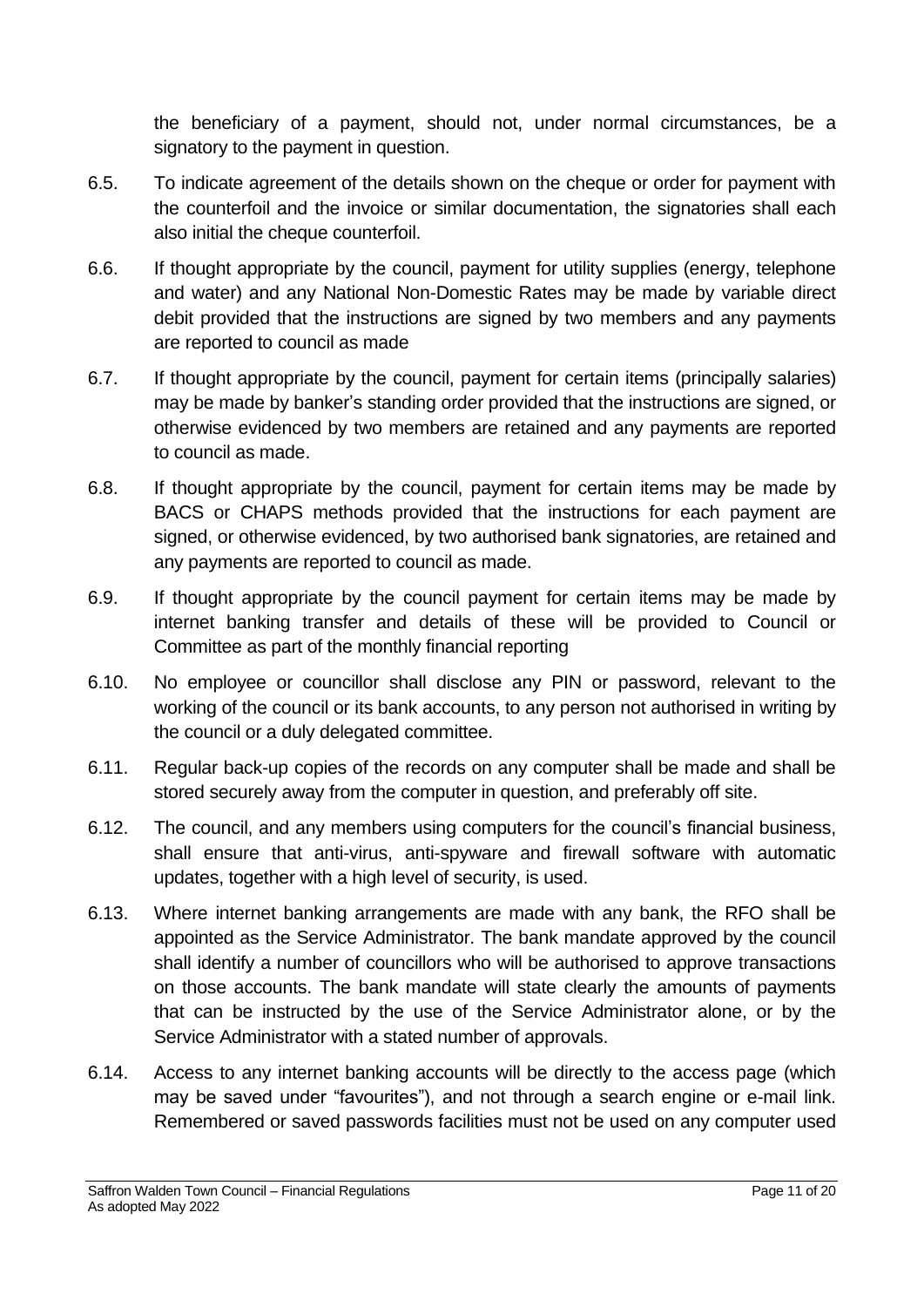for council banking work. Breach of this Regulation will be treated as a very serious matter under these regulations.

- 6.15. Changes to account details for suppliers, which are used for internet banking may only be changed on specific and verified notification by the supplier
- 6.16. Any Debit Card issued for use will be specifically restricted to the Clerk and the RFO and will also be restricted to a single transaction. Any limit will be in accordance with the Clerk's delegated authorisation, as noted under 4.1. and 4.5
- 6.17. Any corporate credit card or trade card account opened by the council will be specifically restricted to use by the Clerk, RFO and any other named, authorised employee and shall be subject to automatic payment in full at each month-end. Personal credit or debit cards of members or staff shall not be used except in exceptional circumstances and must be authorised in advance by the Clerk or RFO.
- 6.18. The RFO may provide petty cash to officers for the purpose of defraying operational and other expenses. Vouchers for payments made shall be forwarded to the RFO with a claim for reimbursement.
	- a) The RFO shall maintain a petty cash float of £200 for the purpose of defraying operational and other expenses. Vouchers for payments made from petty cash shall be kept to substantiate the payment.
	- b) Income received must not be paid into the petty cash float but must be separately banked, as provided elsewhere in these regulations.
	- c) Payments to maintain the petty cash float shall be shown separately on the schedule of payments presented to council under 5.2 above.
- 6.19 The Clerk or RFO is authorised to operate an e-bay account in the name of the Town Council for the purposes of buying or selling on behalf of the Town Council. The disposal or selling of any items will be in accordance with the Town Council's assets disposal policy

# <span id="page-11-0"></span>**7. PAYMENT OF SALARIES**

- 7.1. As an employer, the council shall make arrangements to fully meet the statutory requirements placed on all employers by PAYE and National Insurance legislation. The payment of all salaries shall be made in accordance with payroll records and the rules of PAYE and National Insurance currently operating, and salary rates shall be as agreed by council, or duly delegated committee.
- 7.2. Payment of salaries and payment of deductions from salary such as may be required to be made for tax, national insurance and pension contributions, or similar statutory or discretionary deductions must be made in accordance with the payroll records and on the appropriate dates stipulated in employment contracts, provided that each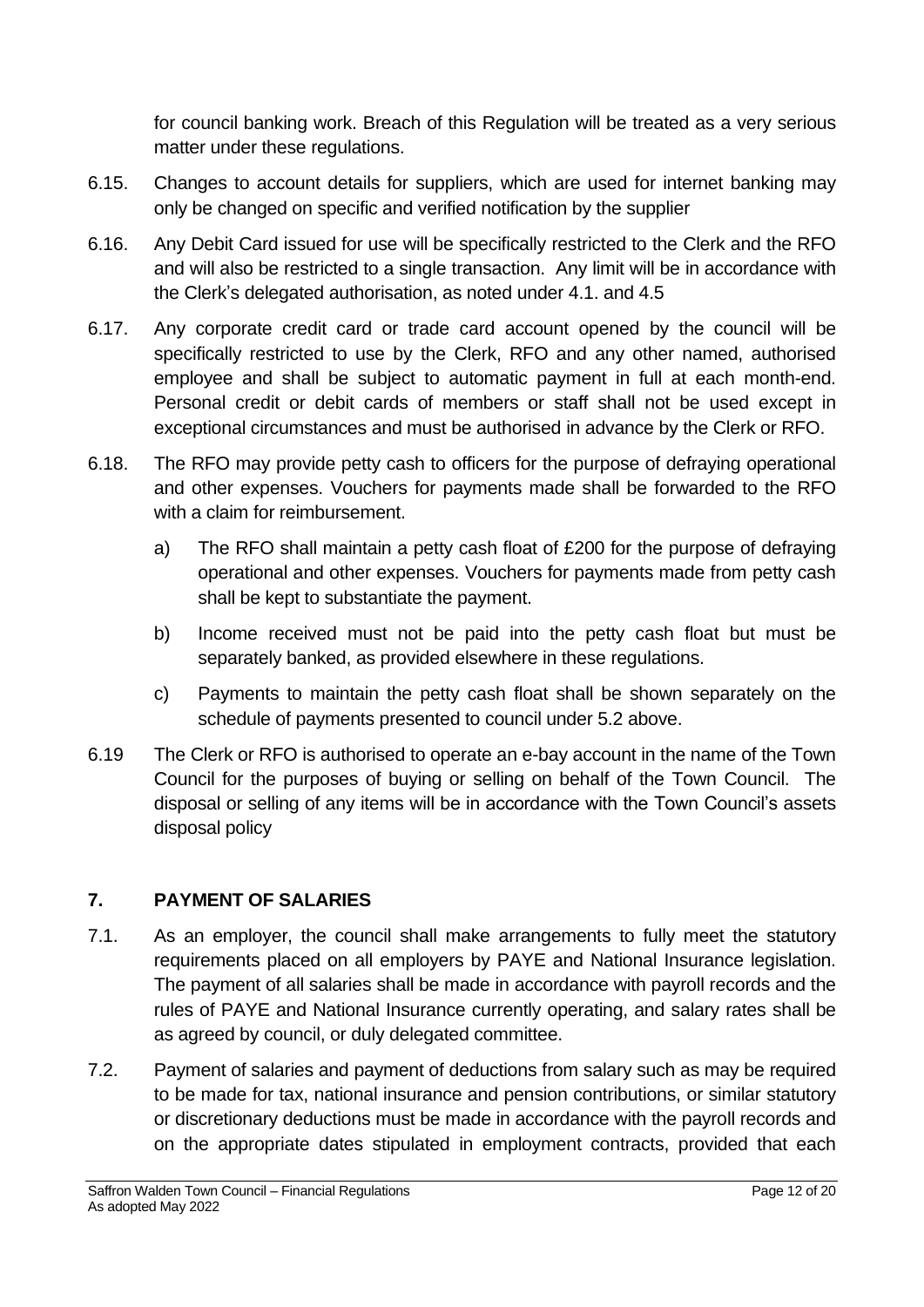payment is reported to the next available council meeting, as set out in these regulations above.

- 7.3. No changes shall be made to any employee's pay, emoluments, or terms and conditions of employment without the prior consent of the council or relevant committee. Changes to monthly payments following payment of authorised overtime, expenses incurred or similar variable pay must be authorised by the Clerk
- 7.4. Each and every payment to employees of net salary and to the appropriate creditor of the statutory and discretionary deductions shall be recorded in a separate confidential record as appropriate. This confidential record is not open to inspection or review (under the Freedom of Information Act 2000 or otherwise) other than:
	- a) by any councillor who can demonstrate a need to know;
	- b) by the internal auditor:
	- c) by the external auditor; or
	- d) by any person authorised under Audit Commission Act 1998, or any superseding legislation.
- 7.5. The total of such payments in each calendar month shall be reported with all other payments as made as may be required under these Financial Regulations, to ensure that only payments due for the period have actually been paid.
- 7.6. An effective system of personal performance management should be maintained for the senior officers.
- 7.7. Any termination payments shall be supported by a clear business case and reported to the council. Termination payments shall only be authorised by council and/or the relevant authorised Committee acting under delegated powers.
- 7.8. Before employing interim staff the council must consider a full business case. This may then be considered and approved by either the relevant Committee or the Clerk in conjunction with the Chair or Vice-Chair of the Council and the Chair of the Committee with responsibility for staffing

# <span id="page-12-0"></span>**8. LOANS AND INVESTMENTS**

8.1. All borrowings shall be effected in the name of the council, after obtaining any necessary borrowing approval. Any application for borrowing approval shall be approved by Council as to terms and purpose. The application for borrowing approval, and subsequent arrangements for the loan shall only be approved by full council.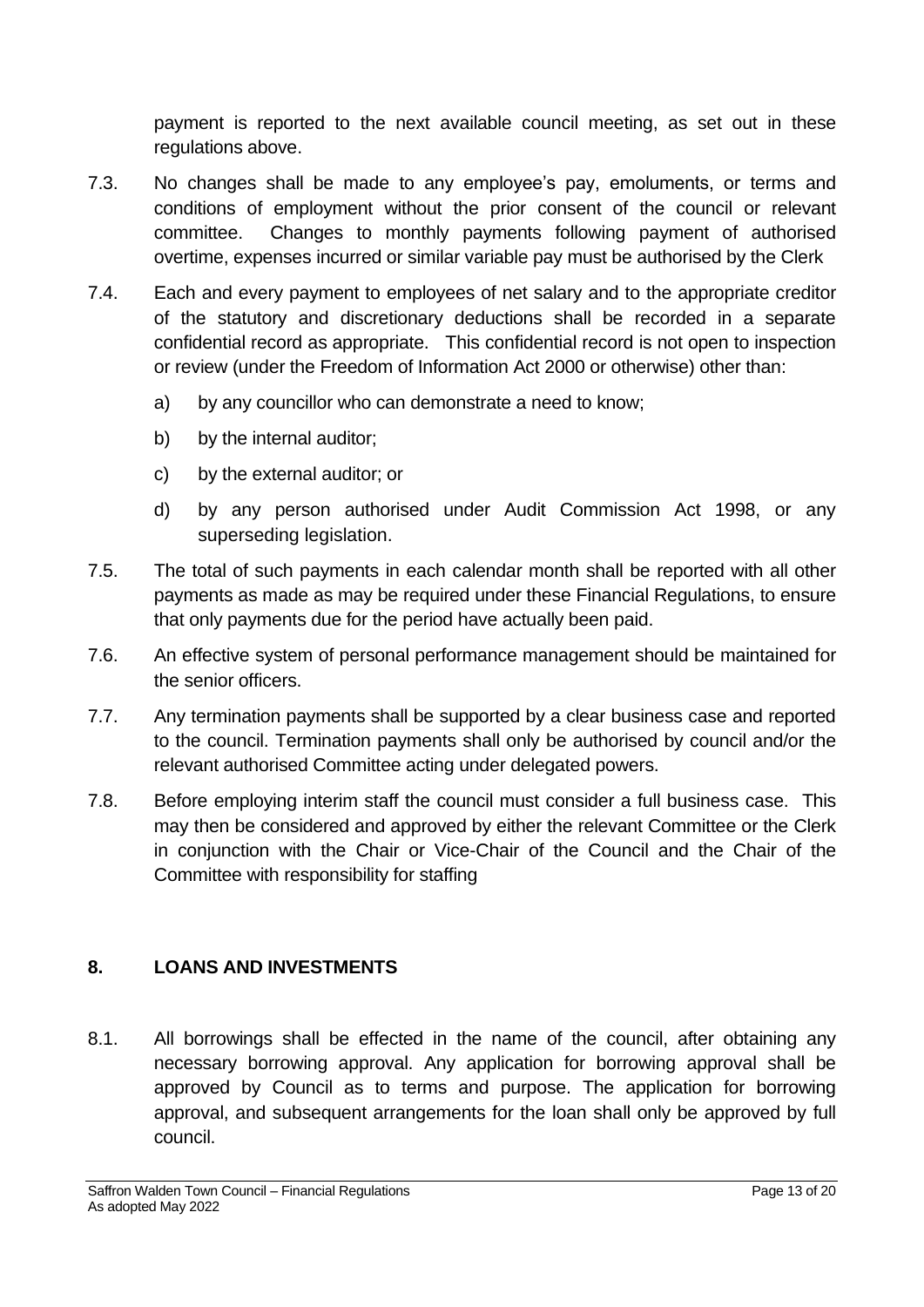- 8.2. Any financial arrangement which does not require formal borrowing approval from the Secretary of State/Welsh Assembly Government (such as Hire Purchase or Leasing of tangible assets) shall be subject to approval by the full council. In each case a report in writing shall be provided to council in respect of value for money for the proposed transaction.
- 8.3. Statements of accounts will be notified to the Finance Committee at each regularly scheduled meeting
- 8.4. All loans and investments shall be negotiated in the name of the council and shall be for a set period in accordance with council policy.
- 8.5. The council's investment strategy and policy shall be in accordance with relevant regulations, proper practices and guidance. This Strategy and Policy shall be reviewed by the council at least annually.
- 8.6. All investments of money under the control of the council shall be in the name of the council.
- 8.7. All investment certificates and other documents relating thereto shall be retained in the custody of the RFO.
- 8.8. Payments in respect of short term or long term investments, including transfers between bank accounts held in the same bank, or branch, shall be made in accordance with Regulation 5 (Authorisation of payments) and Regulation 6 (Instructions for payments).

#### <span id="page-13-0"></span>**9. INCOME**

- 9.1. The collection of all sums due to the council shall be the responsibility of and under the supervision of the RFO.
- 9.2. Particulars of all charges to be made for work done, services rendered or goods supplied shall be agreed annually by the council, notified to the RFO and the RFO shall be responsible for the collection of all accounts due to the council.
- 9.3. The council will review all fees and charges at least annually, following a report of the Clerk.
- 9.4. Any sums found to be irrecoverable and any bad debts shall be reported to the council and shall be written off in the year.
- 9.5. All sums received on behalf of the council shall be banked intact as directed by the RFO. In all cases, all receipts shall be deposited with the council's bankers with such frequency as the RFO considers necessary.
- 9.6. The origin of each receipt shall be entered on the paying-in slip.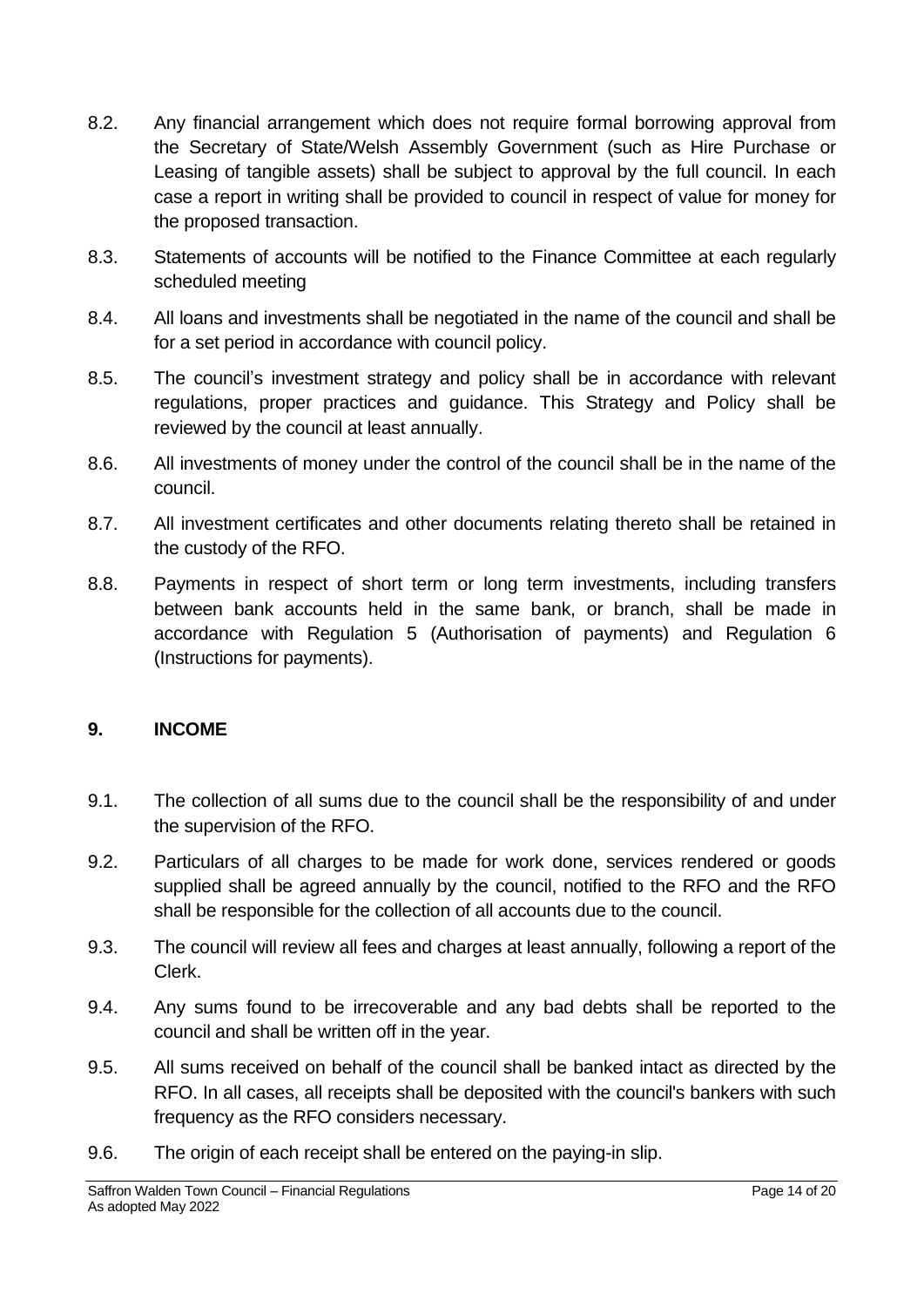- 9.7. Personal cheques shall not be cashed out of money held on behalf of the council.
- 9.8. The RFO shall promptly complete any VAT Return that is required. Any repayment claim due in accordance with VAT Act 1994 section 33 shall be made at least annually coinciding with the financial year end.
- 9.9. Where any significant sums of cash are regularly received by the council, the RFO shall take such steps as are agreed by the council to ensure that more than one person is present when the cash is counted in the first instance, that there is a reconciliation to some form of control such as ticket issues, and that appropriate care is taken in the security and safety of individuals banking such cash.
- 9.10. Any income arising which is the property of a charitable trust shall be paid into a charitable bank account. Instructions for the payment of funds due from the charitable trust to the council (to meet expenditure already incurred by the authority) will be given by the Managing Trustees of the charity meeting separately from any council meeting (see also Regulation 16 below).

# <span id="page-14-0"></span>**10. ORDERS FOR WORK, GOODS AND SERVICES**

- 10.1. An official order or letter shall be issued for all work, goods and services unless a formal contract is to be prepared or an official order would be inappropriate. Copies of orders shall be retained.
- 10.2. Order books (where applicable) shall be controlled by the RFO.
- 10.3. All members and officers are responsible for obtaining value for money at all times. An officer issuing an official order shall ensure as far as reasonable and practicable that the best available terms are obtained in respect of each transaction, usually by obtaining three or more quotations or estimates from appropriate suppliers, subject to any *de minimis* provisions in Regulation 11.1 below.
- 10.4. A member may not issue an official order or make any contract on behalf of the council.

# <span id="page-14-1"></span>**11. CONTRACTS**

- 11.1. Procedures as to contracts are laid down as follows:
	- a. Every contract shall comply with these financial regulations, and no exceptions shall be made otherwise than in an emergency provided that this regulation need not apply to contracts which relate to items (i) to (vi) below: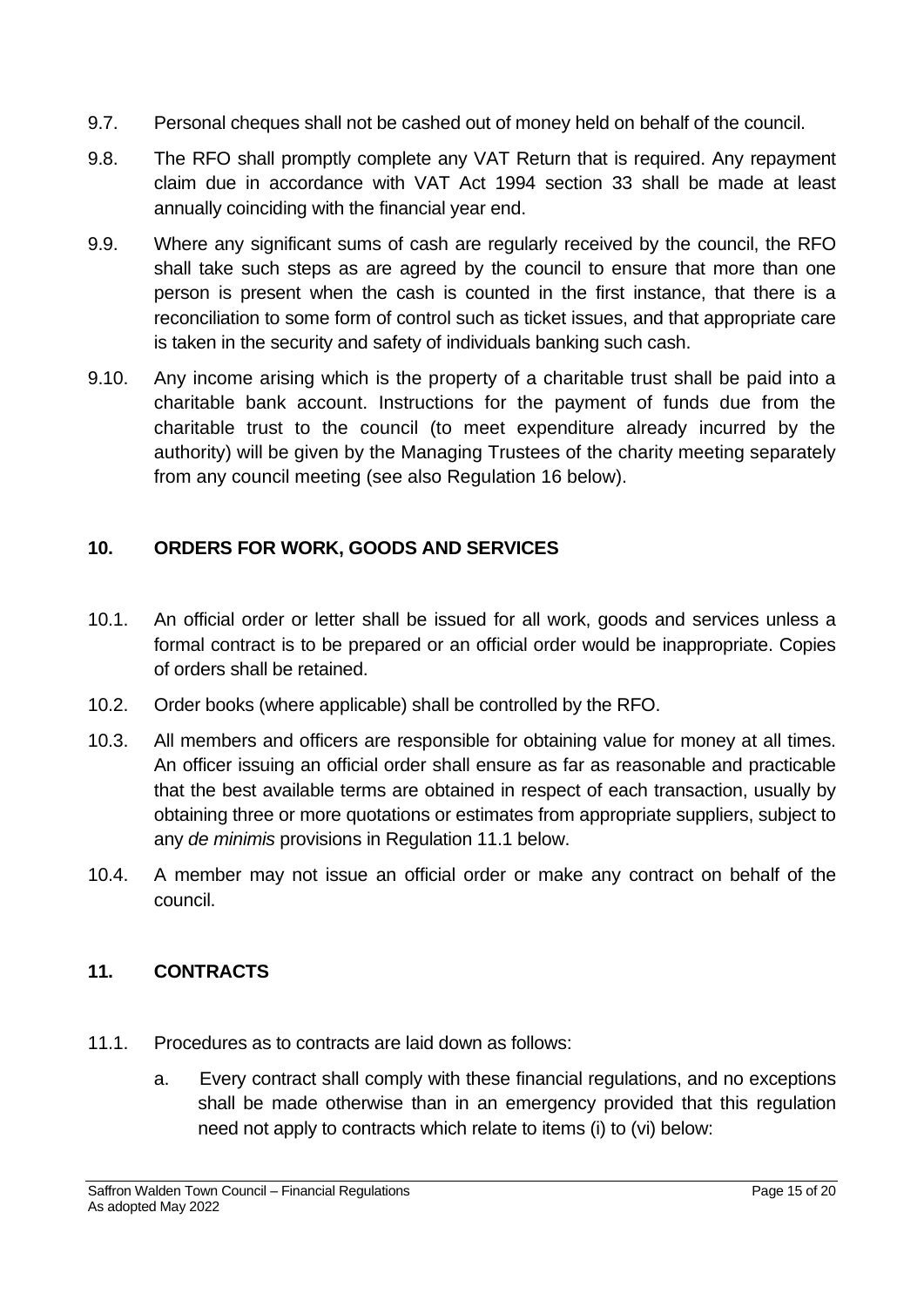- i. for the supply of gas, electricity, water, sewerage and telephone services;
- ii. for specialist services such as are provided by solicitors, accountants, surveyors and planning consultants;
- iii. for work to be executed or goods or materials to be supplied which consist of repairs to or parts for existing machinery or equipment or plant;
- iv. for work to be executed or goods or materials to be supplied which constitute an extension of an existing contract by the council;
- v. for additional audit work of the external auditor and
- vi. for goods or materials proposed to be purchased which are proprietary articles and / or are only sold at a fixed price.
- b. Where the council intends to procure or award a public supply contract, public service contract or public works contract as defined by The Public Contracts Regulations 2015 ("the Regulations") which is valued at £25,000 or more, the council shall comply with the relevant requirements of the Regulations<sup>1</sup>.
- c. The full requirements of The Regulations, as applicable, shall be followed in respect of the tendering and award of a public supply contract, public service contract or public works contract which exceed thresholds in The Regulations set by the Public Contracts Directive 2014/24/EU (which may change from time to time)<sup>2</sup>.
- d. When applications are made to waive financial regulations relating to contracts to enable a price to be negotiated without competition the reason shall be embodied in a recommendation to the council.
- e. Such invitation to tender shall state the general nature of the intended contract and the Clerk shall obtain the necessary technical assistance to prepare a specification in appropriate cases. The invitation shall in addition state that tenders must be addressed to the Clerk in the ordinary course of post. Each tendering firm shall be supplied with a specifically marked envelope in which the tender is to be sealed and remain sealed until the prescribed date for opening tenders for that contract.
- f. All sealed tenders shall be opened at the same time on the prescribed date by the Clerk (or a delegated officer) in the presence of at least one member of council.
- g. Any invitation to tender issued under this regulation shall be subject to the Standing Orders and shall refer to the terms of the Bribery Act 2010.

<sup>2</sup> Thresholds currently applicable can be found on the Cabinet Office website and Council will need to ensure compliance with any amended values on introduced by government.

<sup>&</sup>lt;sup>1</sup> The Regulations require councils to use the Contracts Finder website to advertise contract opportunities, set out the procedures to be followed in awarding new contracts and to publicise the award of new contracts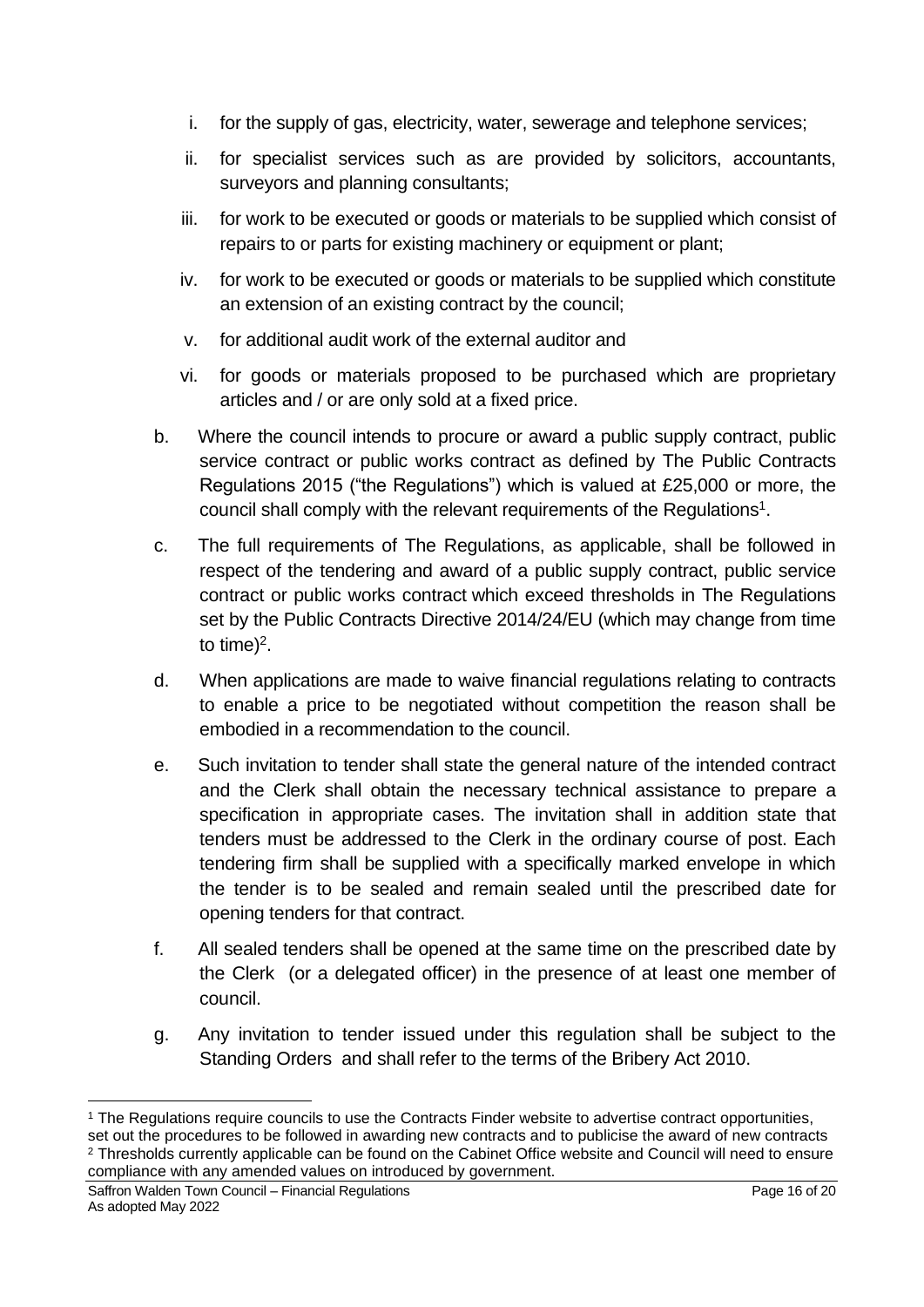- h. When it is to enter into a contract of less than £25,000 in value for the supply of goods or materials or for the execution of works or specialist services other than such goods, materials, works or specialist services as are excepted as set out in paragraph (a), the Clerk or RFO shall obtain 3 quotations (priced descriptions of the proposed supply); where the value is below £10,000 and above £5,000, the Clerk or RFO shall strive to obtain 3 estimates. Regulation 10.3 above shall apply at all times.
	- i. The council shall not be obliged to accept the lowest or any tender, quote or estimate.
	- j. Should it occur that the council, or duly delegated committee, does not accept any tender, quote or estimate, the work is not allocated and the council requires further pricing, provided that the specification does not change, no person shall be permitted to submit a later tender, estimate or quote who was present when the original decision-making process was being undertaken.

# <span id="page-16-0"></span>**12. PAYMENTS UNDER CONTRACTS FOR BUILDING OR OTHER CONSTRUCTION WORKS (PUBLIC WORKS CONTRACTS)**

- 12.1. Payments on account of the contract sum shall be made within the time specified in the contract by the RFO upon authorised certificates of the architect or other consultants engaged to supervise the contract (subject to any percentage withholding as may be agreed in the particular contract).
- 12.2. Where contracts provide for payment by instalments the RFO shall maintain a record of all such payments. In any case where it is estimated that the total cost of work carried out under a contract, excluding agreed variations, will exceed the contract sum of 5% or more a report shall be submitted to the council.
- 12.3. Any variation to a contract or addition to or omission from a contract must be approved by the council and Clerk to the contractor in writing, the council being informed where the final cost is likely to exceed the financial provision.

# <span id="page-16-1"></span>**13. STORES AND EQUIPMENT**

- 13.1. The officer in charge of each section shall be responsible for the care and custody of stores and equipment in that section.
- 13.2. Delivery notes shall be obtained in respect of all goods received into store or otherwise delivered and goods must be checked as to order and quality at the time delivery is made.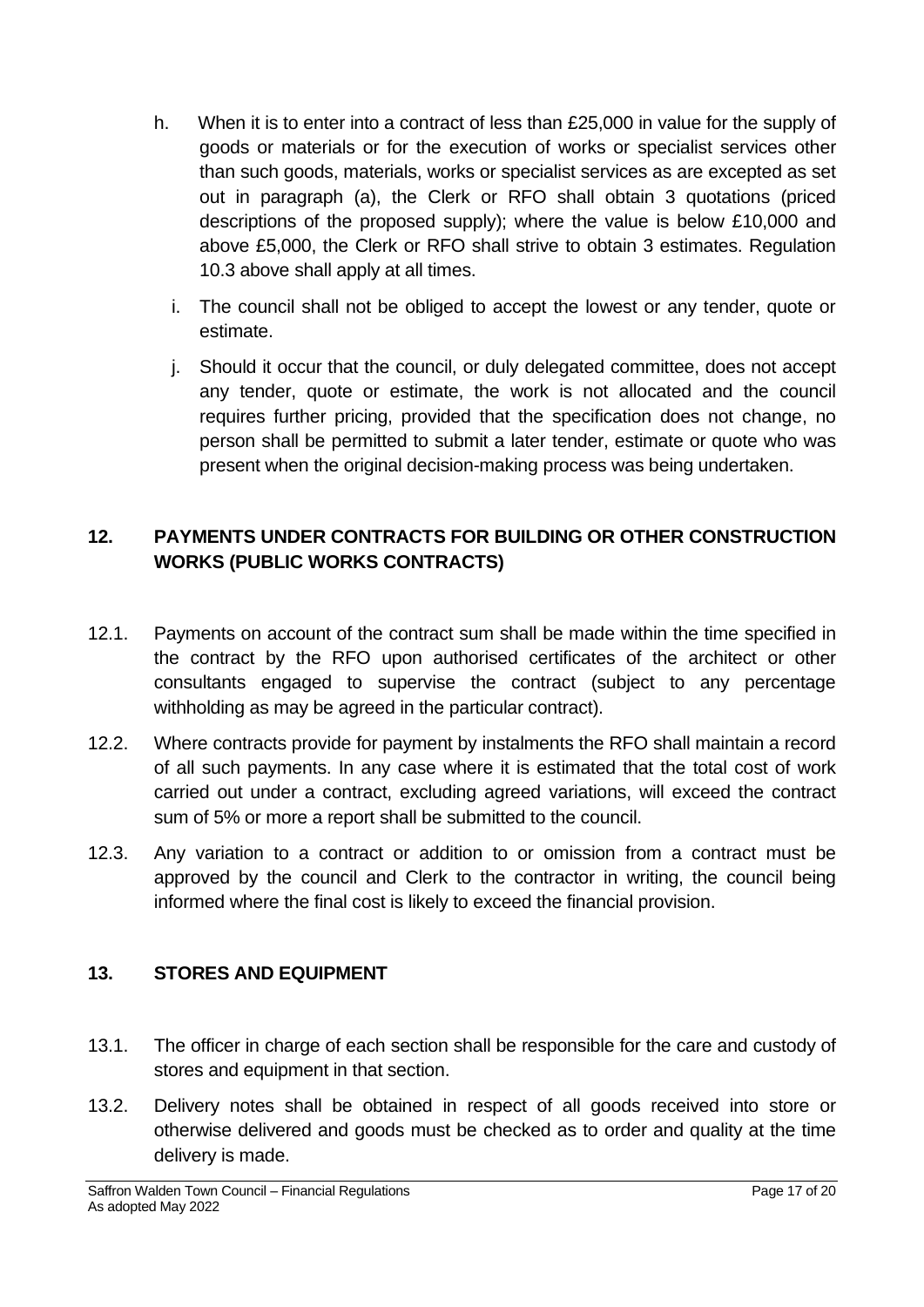- 13.3. Stocks shall be kept at the minimum levels consistent with operational requirements.
- 13.4. The RFO or other appointed person(s) shall be responsible for periodic checks of stocks and stores at least annually.

# <span id="page-17-0"></span>**14. ASSETS, PROPERTIES AND ESTATES**

- 14.1. The Clerk shall make appropriate arrangements for the custody of all title deeds and Land Registry Certificates of properties held by the council. The RFO shall ensure a record is maintained of all properties held by the council, recording the location, extent, plan, reference, purchase details, nature of the interest, tenancies granted, rents payable and purpose for which held in accordance with Accounts and Audit Regulations.
- 14.2. No tangible moveable property over the value of £5,000 shall be purchased or otherwise acquired, sold, leased or otherwise disposed of, without the authority of the council as agreed within the budget, together with any other consents required by law; save for any such purchase as covered under clause 4.1
- 14.3. No real property (interests in land) shall be sold, leased or otherwise disposed of without the authority of the council, together with any other consents required by law. In each case a report in writing shall be provided to council in respect of valuation and surveyed condition of the property (including matters such as planning permissions and covenants) together with a proper business case (including an adequate level of consultation with the electorate).
- 14.4. No real property (interests in land) shall be purchased or acquired without the authority of the full council. In each case a report in writing shall be provided to council in respect of valuation and surveyed condition of the property (including matters such as planning permissions and covenants) together with a proper business case (including an adequate level of consultation with the electorate).
- 14.5. The RFO shall ensure that an appropriate and accurate Register of Assets and Investments is kept up to date. The continued existence of tangible assets shown in the Register shall be verified at least annually, possibly in conjunction with a health and safety inspection of assets. All assets with a value greater than £1,000.00 shall be recorded.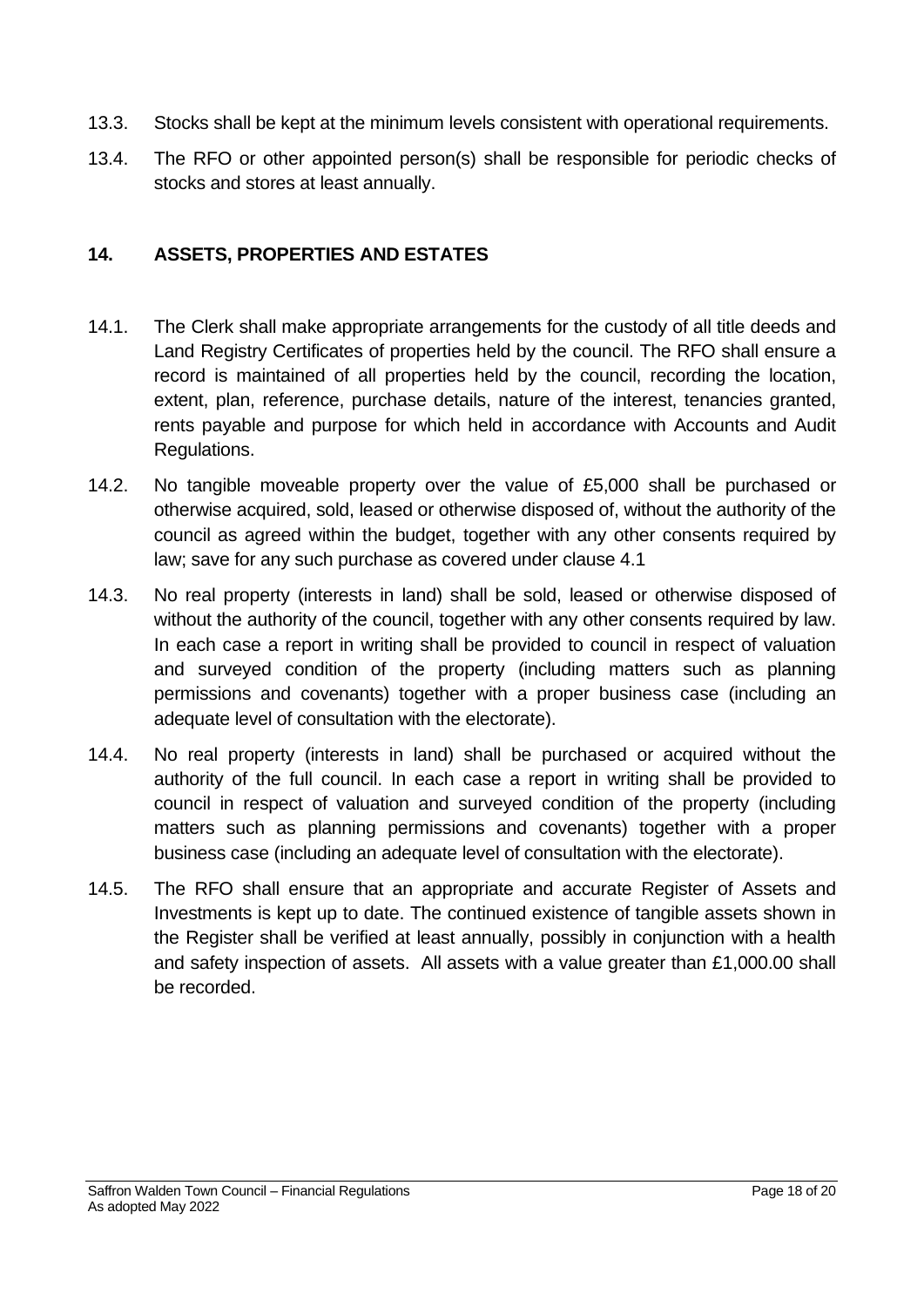### <span id="page-18-0"></span>**15. INSURANCE**

- 15.1. Following the annual risk assessment (per Regulation 17), the RFO shall effect all insurances and negotiate all claims on the council's insurers in consultation with the Clerk.
- 15.2. The Clerk shall give prompt notification to the RFO of all new risks, properties or vehicles which require to be insured and of any alterations affecting existing insurances.
- 15.3. The RFO shall keep a record of all insurances effected by the council and the property and risks covered thereby and annually review it.
- 15.4. The RFO shall be notified of any loss liability or damage or of any event likely to lead to a claim, and shall report these to council at the next available meeting.
- 15.5. All appropriate members and employees of the council shall be included in a suitable form of security or fidelity guarantee insurance which shall cover the maximum risk exposure as determined by the council, or duly delegated committee.

#### <span id="page-18-1"></span>**16. CHARITIES**

16.1. Where the council is sole managing trustee of a charitable body the Clerk and RFO shall ensure that separate accounts are kept of the funds held on charitable trusts and separate financial reports made in such form as shall be appropriate, in accordance with Charity Law and legislation, or as determined by the Charity Commission. The Clerk and RFO shall arrange for any audit or independent examination as may be required by Charity Law or any Governing Document.

#### <span id="page-18-2"></span>**17. RISK MANAGEMENT**

- 17.1. The council is responsible for putting in place arrangements for the management of risk. The Clerk with the RFO shall prepare, for approval by the council, risk management policy statements in respect of all activities of the council. Risk policy statements and consequential risk management arrangements shall be reviewed by the council at least annually.
- 17.2. When undertaking any significant capital project, the Council must consider all risks associated with the activity. The Clerk (and/or RFO) will prepare a schedule of potential risks which will be evaluated by the Council.